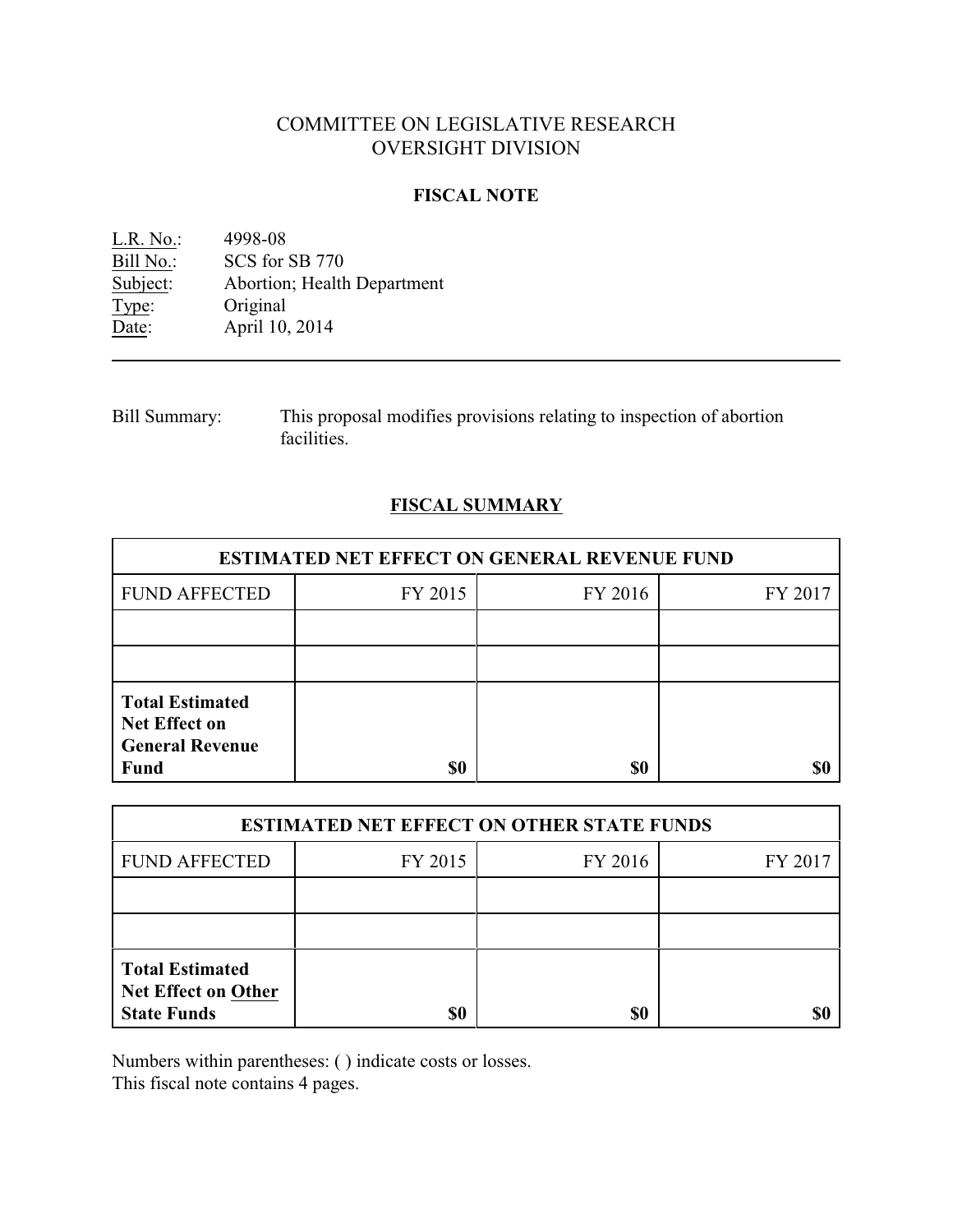L.R. No. 4998-08 Bill No. SCS for SB 770 Page 2 of 4 April 10, 2014

| <b>ESTIMATED NET EFFECT ON FEDERAL FUNDS</b>                        |         |         |         |  |
|---------------------------------------------------------------------|---------|---------|---------|--|
| <b>FUND AFFECTED</b>                                                | FY 2015 | FY 2016 | FY 2017 |  |
|                                                                     |         |         |         |  |
|                                                                     |         |         |         |  |
| <b>Total Estimated</b><br>Net Effect on All<br><b>Federal Funds</b> | \$0     | \$0     |         |  |

| <b>ESTIMATED NET EFFECT ON FULL TIME EQUIVALENT (FTE)</b>    |         |         |         |  |
|--------------------------------------------------------------|---------|---------|---------|--|
| <b>FUND AFFECTED</b>                                         | FY 2015 | FY 2016 | FY 2017 |  |
|                                                              |         |         |         |  |
|                                                              |         |         |         |  |
| <b>Total Estimated</b><br><b>Net Effect on</b><br><b>FTE</b> |         |         |         |  |

 $\Box$  Estimated Total Net Effect on All funds expected to exceed \$100,000 savings or (cost).

 $\Box$  Estimated Net Effect on General Revenue Fund expected to exceed \$100,000 (cost).

| <b>ESTIMATED NET EFFECT ON LOCAL FUNDS</b>   |     |     |  |  |  |
|----------------------------------------------|-----|-----|--|--|--|
| FUND AFFECTED<br>FY 2015<br>FY 2016<br>FV 20 |     |     |  |  |  |
| <b>Local Government</b>                      | \$0 | \$0 |  |  |  |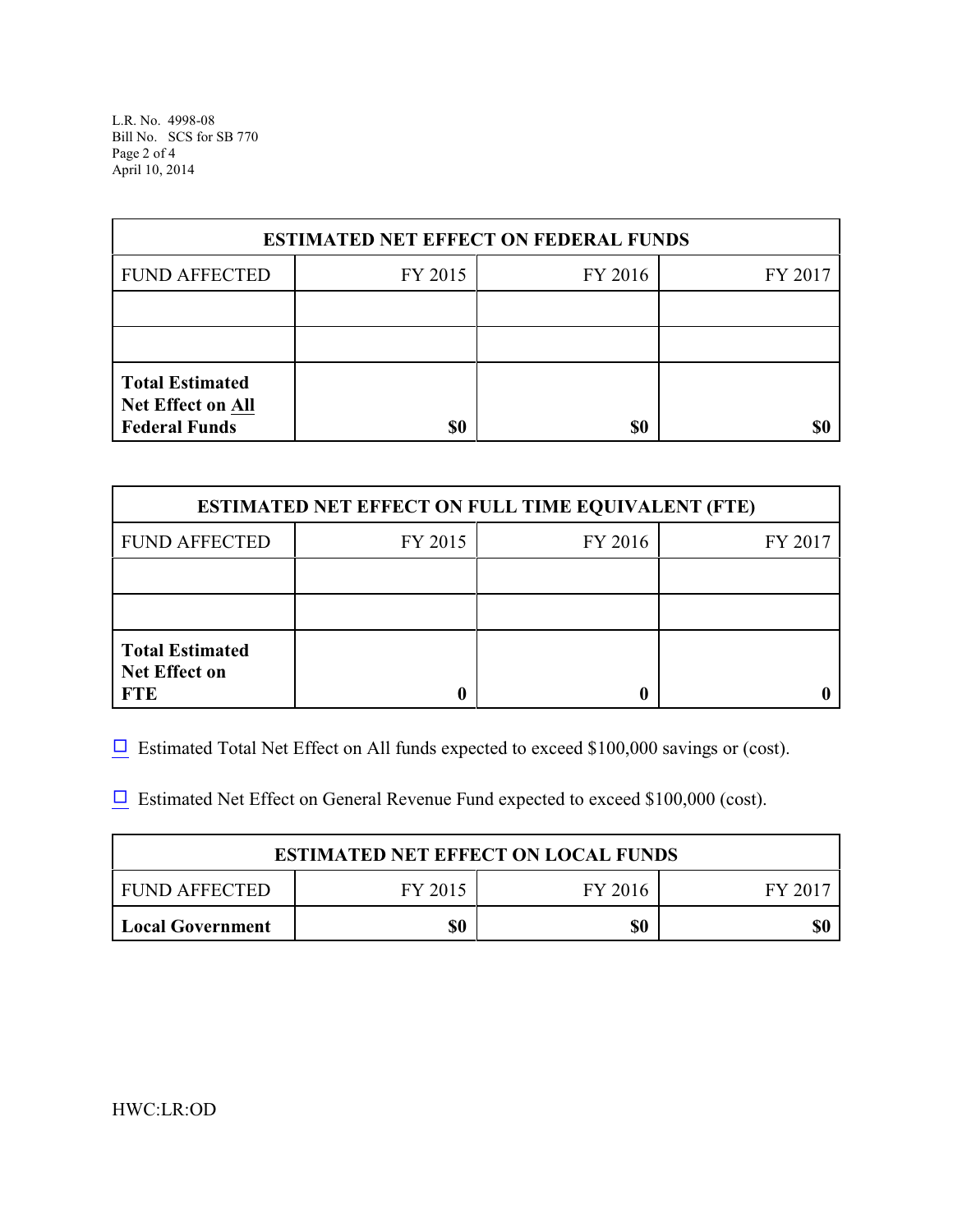L.R. No. 4998-08 Bill No. SCS for SB 770 Page 3 of 4 April 10, 2014

## **FISCAL ANALYSIS**

#### ASSUMPTION

Officials from the **Office of State Courts Administrator**, the **Department of Health and Senior Services**, the **Department of Social Services**, and **St. Louis County** each assume the proposal would not fiscally impact their respective agencies.

Officials from **Jackson County** did not respond to **Oversight's** request for a statement of fiscal impact.

| FISCAL IMPACT - State Government | FY 2015<br>$(10 \text{ Mo.})$ | FY 2016    | FY 2017                       |
|----------------------------------|-------------------------------|------------|-------------------------------|
|                                  | <u>\$0</u>                    | <u>\$0</u> | $\underline{\underline{\$0}}$ |
| FISCAL IMPACT - Local Government | FY 2015<br>$(10 \text{ Mo.})$ | FY 2016    | FY 2017                       |
|                                  | <u>\$0</u>                    | <u>\$0</u> | <u>\$0</u>                    |

## FISCAL IMPACT - Small Business

This proposal may have a fiscal impact on small business ambulatory surgical centers which would be inspected annually by the Department of Health and Senior Services.

## FISCAL DESCRIPTION

The proposed legislation appears to have no direct fiscal impact.

This legislation is not federally mandated, would not duplicate any other program and would not require additional capital improvements or rental space.

HWC:LR:OD